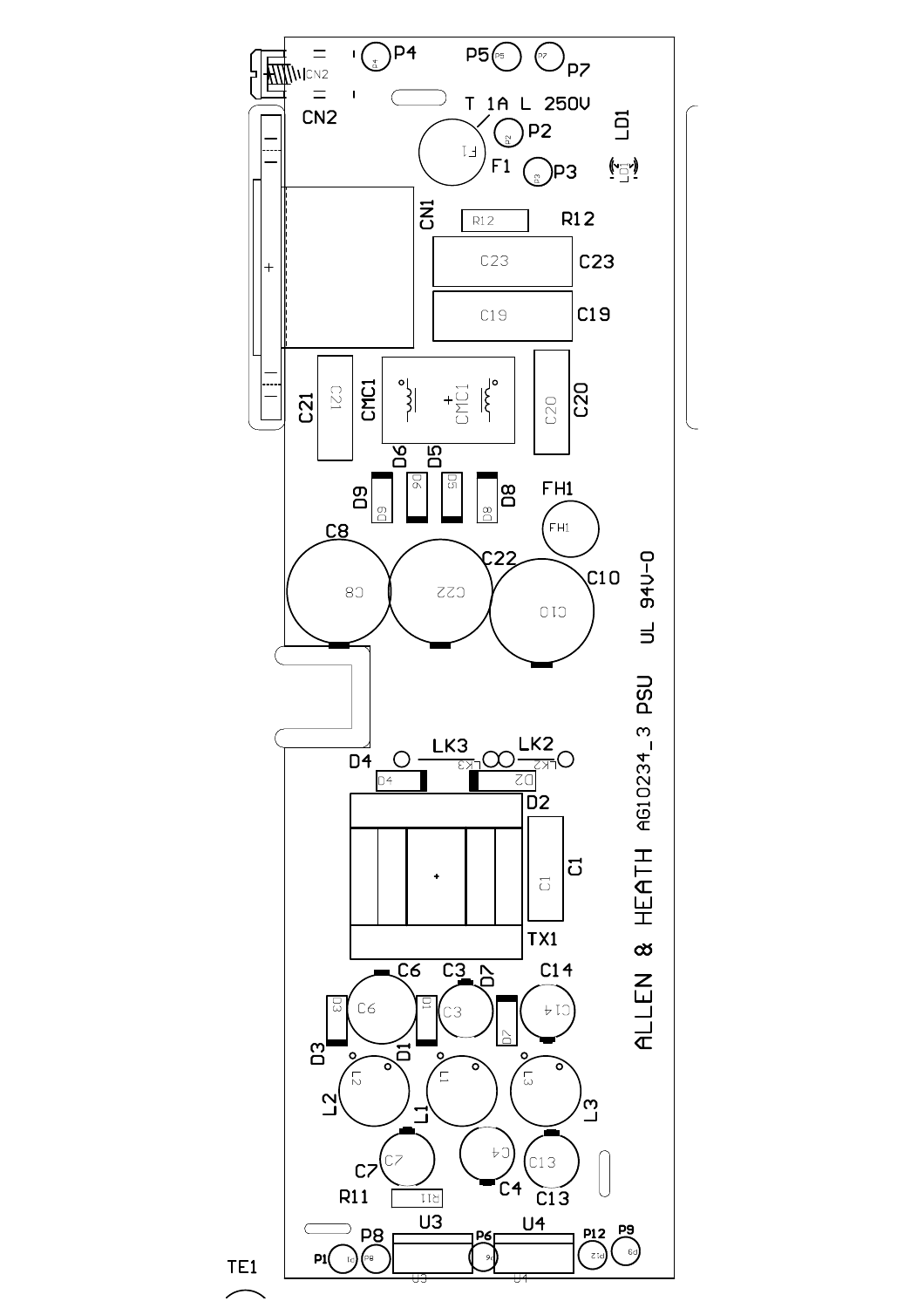PLEASE SEE TEXT NOTES FOR ADJUSTMENTS

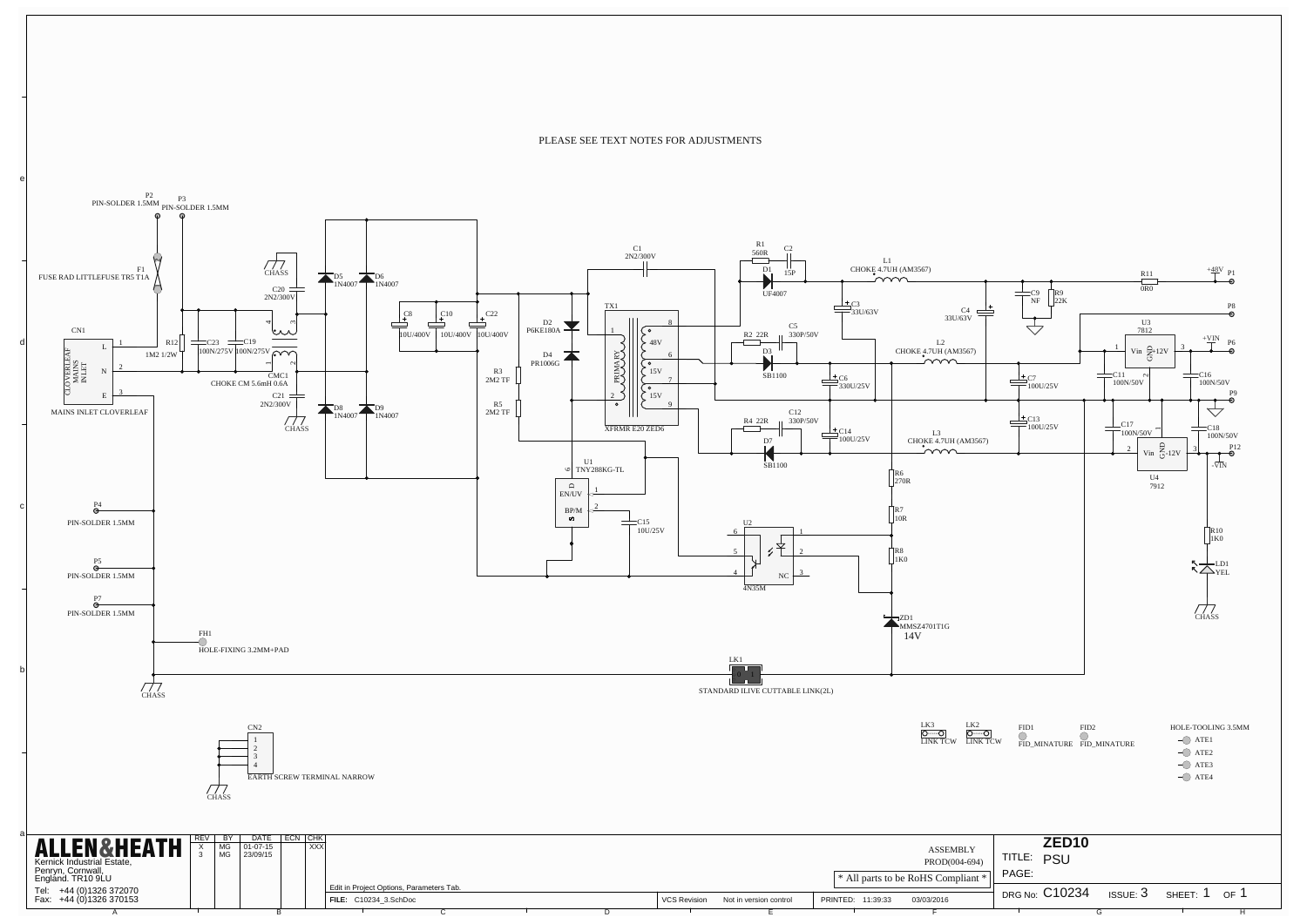| Description                                                    | Designator       |
|----------------------------------------------------------------|------------------|
| HOLE TOOLING 3.5 mm                                            | ATE1             |
| HOLE TOOLING 3.5 mm                                            | ATE2             |
| HOLE TOOLING 3.5 mm                                            | ATE3             |
| <b>HOLE TOOLING 3.5 mm</b>                                     | ATE4             |
| CAPACITOR METALISED POLYESTER 2N2 300V Y2/X1 (AF3071)          | C1               |
| CAP SMD 15PF 200V CER 0805 (MULTICOMP) (AF10080)               | C <sub>2</sub>   |
| CAPACITOR ELECTROLYTIC 33uF 63V LESR (AF10201)                 | C3               |
| CAPACITOR ELECTROLYTIC 33uF 63V LESR (AF10201)                 | C4               |
| CAPACITOR CERAMIC SMD0805 330P 50V (AF4696)                    | C5               |
| CAPACITOR ELECTROLYTIC 330uF 25V LESR (AF3154)                 | C6               |
| CAPACITOR ELECTROLYTIC 100uF 25V (AF0221)                      | C7               |
| CAPACITOR ELECTROLYTIC 10uF 400V (AF3481)                      | C8               |
| CAPACITOR CERAMIC SMD1210 NOT FITTED                           | C <sub>9</sub>   |
| CAPACITOR ELECTROLYTIC 10uF 400V (AF3481)                      | C10              |
| CAPACITOR CERAMIC SMD0805 100N 50V (AF2851)                    | C11              |
| CAPACITOR CERAMIC SMD0805 330P 50V (AF4696)                    | C12              |
| CAPACITOR ELECTROLYTIC 100uF 25V (AF0221)                      | C13              |
| CAPACITOR ELECTROLYTIC 100uF 25V LESR (AF10202)                | C14              |
| CAPACITOR CERAMIC SMD1206 10UF X5R 25V 10% (AF8942)            | C15              |
| CAPACITOR CERAMIC SMD0805 100N 50V (AF2851)                    | C16              |
| CAPACITOR CERAMIC SMD0805 100N 50V (AF2851)                    | C17              |
| CAPACITOR CERAMIC SMD0805 100N 50V (AF2851)                    | C18              |
| CAPACITOR METALISED POLYESTER 100NF 275V X2 (AF3073)           | C19              |
| CAPACITOR METALISED POLYESTER 2N2 300V Y2/X1 (AF3071)          | C20              |
| CAPACITOR METALISED POLYESTER 2N2 300V Y2/X1 (AF3071)          | C21              |
| CAPACITOR ELECTROLYTIC 10uF 400V (AF3481)                      | C22              |
| CAPACITOR METALISED POLYESTER 100NF 275V X2 (AF3073)           | C23              |
| INDUCTOR 5.6mH 0.6A CMC (WURTH) (AM10081)                      | CMC1             |
| MAINS INLET IEC PCB 2.5A 3P JR307 (PCA) (MULTICOMP) (AL10007)  | CN <sub>1</sub>  |
| EARTH SCREW TERMINAL NARROW HORIZONTAL TYPE+ SCREW M3 (AA9000) | CN <sub>2</sub>  |
| DIODE UF4007 RECTIFIER 1A 1KV (AE10200)                        | D1               |
| DIODE P6KE180A TAPED (AE10082)                                 | D <sub>2</sub>   |
| DIODE SB1100 RECTIFIER 1A (AE10083)                            | D3               |
| DIODE PR1006G RECTIFIER 1A 800V (AE10091)                      | D4               |
| DIODE 1N4007 RECTIFIER 1A 1KV (AE5075)                         | D5               |
| DIODE 1N4007 RECTIFIER 1A 1KV (AE5075)                         | D6               |
| DIODE SB1100 RECTIFIER 1A (AE10083)                            | D7               |
| DIODE 1N4007 RECTIFIER 1A 1KV (AE5075)                         | D8               |
| DIODE 1N4007 RECTIFIER 1A 1KV (AE5075)                         | D9               |
| FUSE TR5 1A A/SURGE RADIAL (LITTLEFUSE) (AL10084)              | F1               |
| <b>SMD FID_MINATURE</b>                                        | FID1             |
| SMD FID_MINATURE                                               | FID <sub>2</sub> |
| CHOKE 4.7UH (AM3567)                                           | L1               |
| CHOKE 4.7UH (AM3567)                                           | L2               |
| CHOKE 4.7UH (AM3567)                                           | L3               |
| LED CYL SUN 3mm CLEAR YELLOW (AE6107)                          | LD1              |
| TC WIRE LINK, AH0070                                           | LK <sub>2</sub>  |
| TC WIRE LINK, AH0070                                           | LK3              |
| RESISTOR METAL FILM SMD0805 560R 1% (AC3057)                   | R1               |